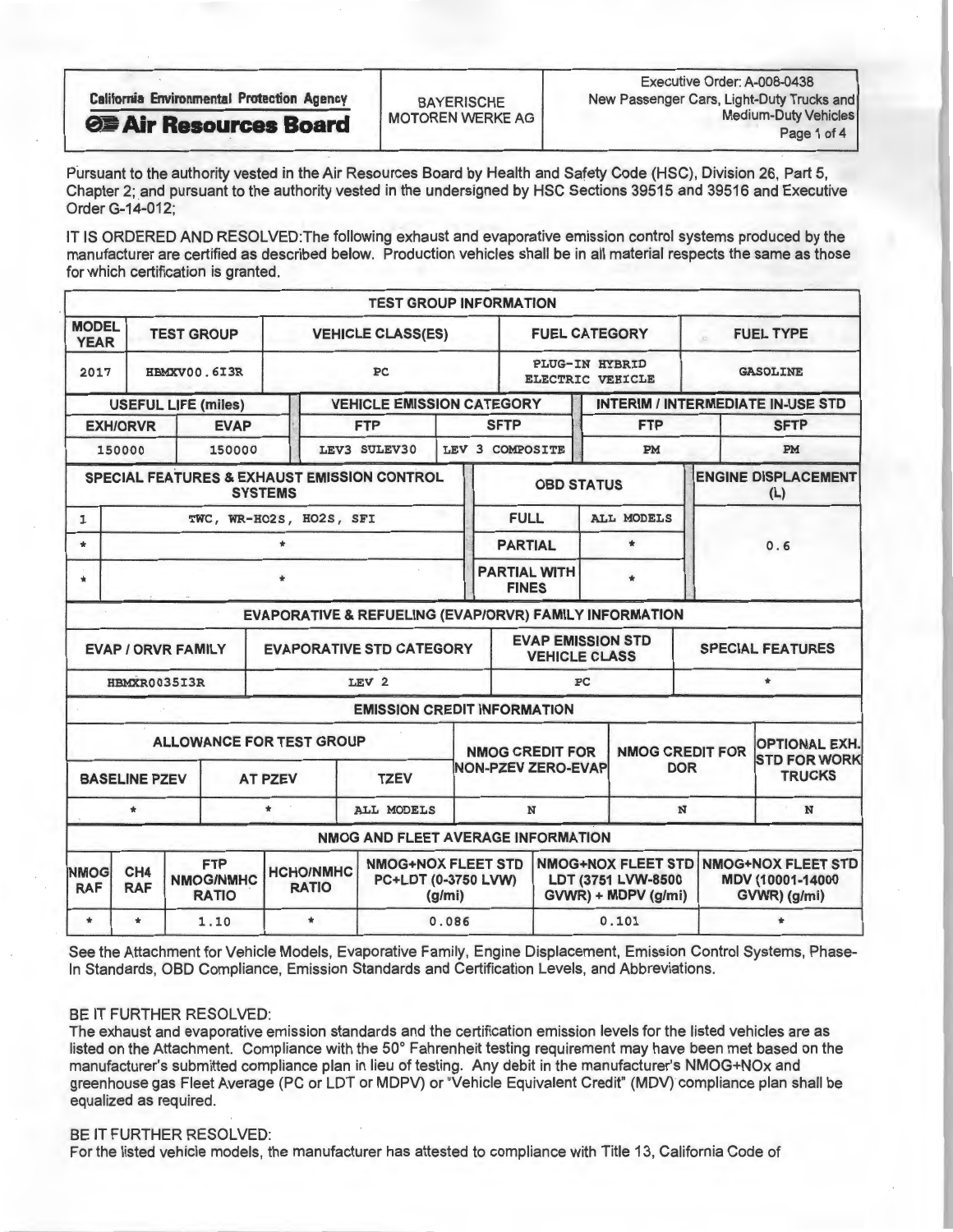Regulations, (13 CCR) Sections 1965 [emission control labels], 1968.2 [on-board diagnostic, full or partial compliance],<br>2035 et seq. [emission control warranty], 2235 [fuel tank fill pipes and openings] (gasoline and alco 2035 et seq. [emission control warranty], 2235 [fuel tank fill pipes and openings] (gasoline and alcohol fueled vehicles only), and "High-Altitude Requirements" and "Inspection and Maintenance Emission Standards" (California 2015 and Subsequent Model Criteria Pollutant Exhaust Emission Standards and Test Procedures and 2017 and Subsequent Model Greenhouse Gas Exhaust Emission Standards and Test Procedures for PC, LDT and MDV).

### BE IT FURTHER RESOLVED:

Evaporative family HBMXR003513R is certified pursuant to 13 CCR Section 1976(b)(1)(G)3 and deemed to comply with the requirements of 13 CCR Section 1976(b)(1)(G)1 ["LEV III evaporative requirements"].

## BE IT FURTHER RESOLVED:

The listed vehicle model is certified as a Type Ilx Zero Emissions Vehicle (ZEV) and is granted ZEV multipliers and credits under 13 CCR Section 1962.1(d).

Vehicles certified under this Executive Order shall conform to all applicable California emission regulations.

The Bureau of Automotive Repair will be notified by copy of this Executive Order.

Executed at El Monte, California on this  $\mathcal{U}$   $^{\prime}$  day of August 2016.

For Annette Hebert, Chief Emissions Compliance, Automotive Regulations and Science Division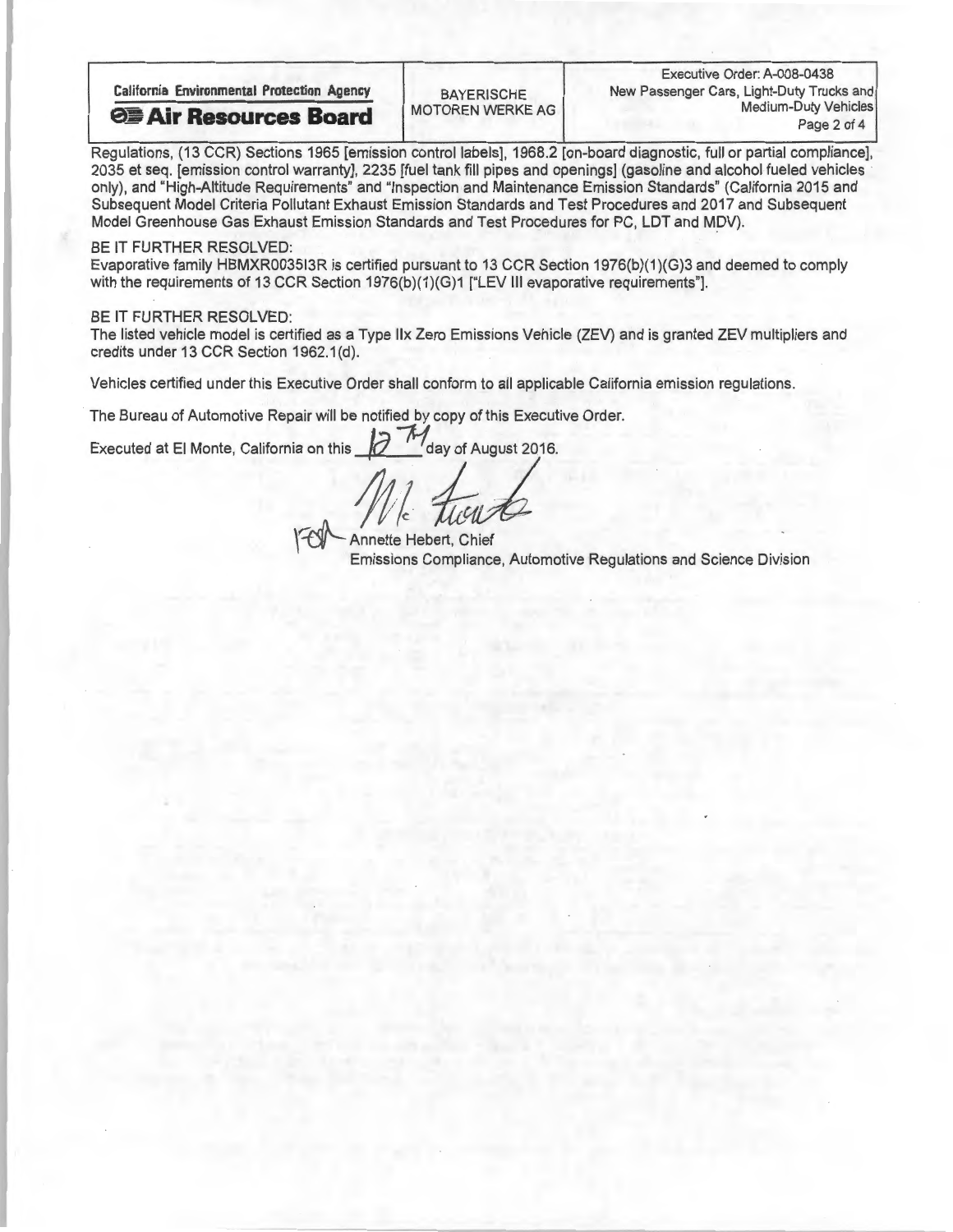Executive Order: A-008-0438 California Environmental Protection Agency<br>MOTOREN WERKE AG Medium-Duty Vehicles **CD Air Resources Board** MOTOREN WERKE AG Medium-Duty Vehicles

|  |  |  |  |  | <b>ATTACHMENT</b> |
|--|--|--|--|--|-------------------|
|  |  |  |  |  |                   |

# EXHAUST AND EVAPORATIVE EMISSION STANDARDS AND CERTIFICATION LEVELS

EXHAUST EMISSION STANDARDS AND CERTIFICATION LEVELS (FTP, HWFET, 50°F, 20°F)

CH4: methane; NMOG: non-CH4 organic gas; HC: hydrocarbon; NMHC: non-CH4 HC; CO: carbon monoxide; NOx: oxides of nitrogen; HCHO: formaldehyde; PM: particulate matter; RAF: reactivity adjustment factor; 2DHS/3DHS [g HC/test]: 2/3 days diurnal+hot-soak; RL [g HC/mi]: running loss; ORVR [g HC/gallon dispensed]: on-board refueling vapor recovery; g: gram; mg: milligram; mi: mile; K: 1000 miles; F: degrees Fahrenheit; FTP: federal test procedure; SFTP: supplemental FTP FUEL TYPE

|                   |                                                                                |                                                                        |                  |             | NMOG+NOx<br>(g/mi)                               |                                                          | co<br>(g/mi)            |             | <b>NOx</b><br>(g/mi)      |                 | <b>HCHO</b><br>(mg/mi)                                                |                  | <b>PM</b><br>(g/mi) |  |  |
|-------------------|--------------------------------------------------------------------------------|------------------------------------------------------------------------|------------------|-------------|--------------------------------------------------|----------------------------------------------------------|-------------------------|-------------|---------------------------|-----------------|-----------------------------------------------------------------------|------------------|---------------------|--|--|
|                   |                                                                                |                                                                        |                  | <b>CERT</b> | <b>STD</b>                                       | <b>CERT</b>                                              | <b>STD</b>              | <b>CERT</b> | <b>STD</b>                | <b>CERT</b>     | <b>STD</b>                                                            | <b>CERT</b>      | <b>STD</b>          |  |  |
| FTP@50K           |                                                                                | $\star$                                                                |                  | $\star$     | $\star$                                          | $\star$                                                  | $\star$                 | $\star$     | $\star$                   | $\star$         | $\star$                                                               | $\star$          | $\star$             |  |  |
| FTP@UL            | TIER 3 E10<br><b>REGULAR</b><br><b>GASOLINE</b> (9<br><b>RVP @LOW</b><br>ALT.) |                                                                        |                  | 0.014       | 0.030                                            | 0.4                                                      | 1.0                     |             |                           | $\ast$          | 4                                                                     | 0.001            | 0.003               |  |  |
| 50°F @4K          | TIER 3 E10<br><b>GASOLINE (9</b><br><b>RVP @LOW</b>                            | <b>REGULAR</b><br>ALT.)                                                |                  | 0.035       | 0.060                                            | 0.2                                                      | 1.0                     | $\ast$      |                           | $\ast$          | 8                                                                     |                  |                     |  |  |
|                   |                                                                                |                                                                        |                  |             |                                                  |                                                          |                         |             |                           | NMOG+NOx (g/mi) |                                                                       | CO (g/mi)        |                     |  |  |
|                   |                                                                                |                                                                        |                  |             |                                                  | <b>FUEL TYPE</b><br><b>CERT</b>                          |                         |             |                           | <b>STD</b>      | <b>CERT</b>                                                           |                  | <b>STD</b>          |  |  |
|                   | HWFET @ 50K                                                                    |                                                                        |                  |             | $\star$                                          |                                                          |                         |             | *<br>$\star$              |                 |                                                                       |                  |                     |  |  |
| <b>HWFET @ UL</b> |                                                                                |                                                                        |                  |             | TIER 3 E10 REGULAR GASOLINE (9 RVP @LOW<br>ALT.) |                                                          |                         |             | 0.005<br>0.030            |                 |                                                                       |                  |                     |  |  |
|                   | 20°F@50K                                                                       |                                                                        |                  |             |                                                  | COLD CO E10 REGULAR GASOLINE (TIER 3)                    |                         |             |                           |                 | 0.4                                                                   |                  | 10.0                |  |  |
|                   |                                                                                |                                                                        |                  |             |                                                  | SFTP EXHAUST EMISSION STANDARDS AND CERTIFICATION LEVELS |                         |             |                           |                 |                                                                       |                  |                     |  |  |
|                   |                                                                                |                                                                        |                  |             |                                                  | <b>US06</b>                                              |                         |             | <b>SC03</b>               |                 |                                                                       | <b>COMPOSITE</b> |                     |  |  |
|                   | <b>FUEL TYPE</b>                                                               |                                                                        |                  |             | <b>NMOG+NOx</b><br>(g/mi)                        | co<br>(g/mi)                                             | PM<br>(mg/mi)           |             | <b>NMOG+NOx</b><br>(g/mi) | CO<br>(g/mi)    | <b>NMOG+NOx</b><br>(g/mi)                                             | CO<br>(g/mi)     | PM<br>(mg/mi)       |  |  |
| @ 4K              |                                                                                |                                                                        | <b>CERT</b>      |             |                                                  | $\star$                                                  |                         |             | $\ast$                    | $\star$         |                                                                       |                  |                     |  |  |
|                   |                                                                                |                                                                        | <b>STD</b>       |             | $\star$                                          | $\star$                                                  | 我好                      |             | $\star$<br>$\star$        |                 |                                                                       |                  |                     |  |  |
|                   |                                                                                |                                                                        | <b>CERT</b>      |             | $\star$                                          | $\ast$                                                   | $\overline{\mathbf{2}}$ |             | $\star$<br>$\star$        |                 | 0.009                                                                 | 0.6              | $\star$             |  |  |
| @ UL GASOLINE (9  |                                                                                | TIER 3 E10<br><b>REGULAR</b><br><b>STD</b><br><b>RVP @LOW</b><br>ALT.) |                  |             |                                                  | $\ast$                                                   | 10                      |             |                           | $\star$         | 0.103                                                                 | 4.2              |                     |  |  |
|                   |                                                                                |                                                                        | <b>BIN</b>       |             |                                                  |                                                          |                         |             |                           |                 | 0.050                                                                 | 2. 199           |                     |  |  |
|                   |                                                                                |                                                                        |                  |             |                                                  |                                                          |                         |             |                           |                 | WHOLE VEHICLE EVAPORATIVE EMISSION STANDARDS AND CERTIFICATION LEVELS |                  |                     |  |  |
|                   |                                                                                |                                                                        |                  |             |                                                  | <b>WHOLE VEHICLE EVAPORATIVE TESTING</b>                 |                         |             |                           |                 |                                                                       |                  |                     |  |  |
|                   | <b>EVAPORATIVE</b><br><b>FAMILY</b>                                            |                                                                        | <b>FUEL TYPE</b> |             | 3DHS (g/test) @ UL                               |                                                          |                         |             | 2DHS (g/test) @ UL        |                 |                                                                       | RL (g/mi) @ UL   |                     |  |  |

GASOLINE HBMXR0 03513R . 28 0.35 0. 35 0. 00 0 . 05 CA PHASE 2

CERT STD FEL CERT STD FEL CERT STD